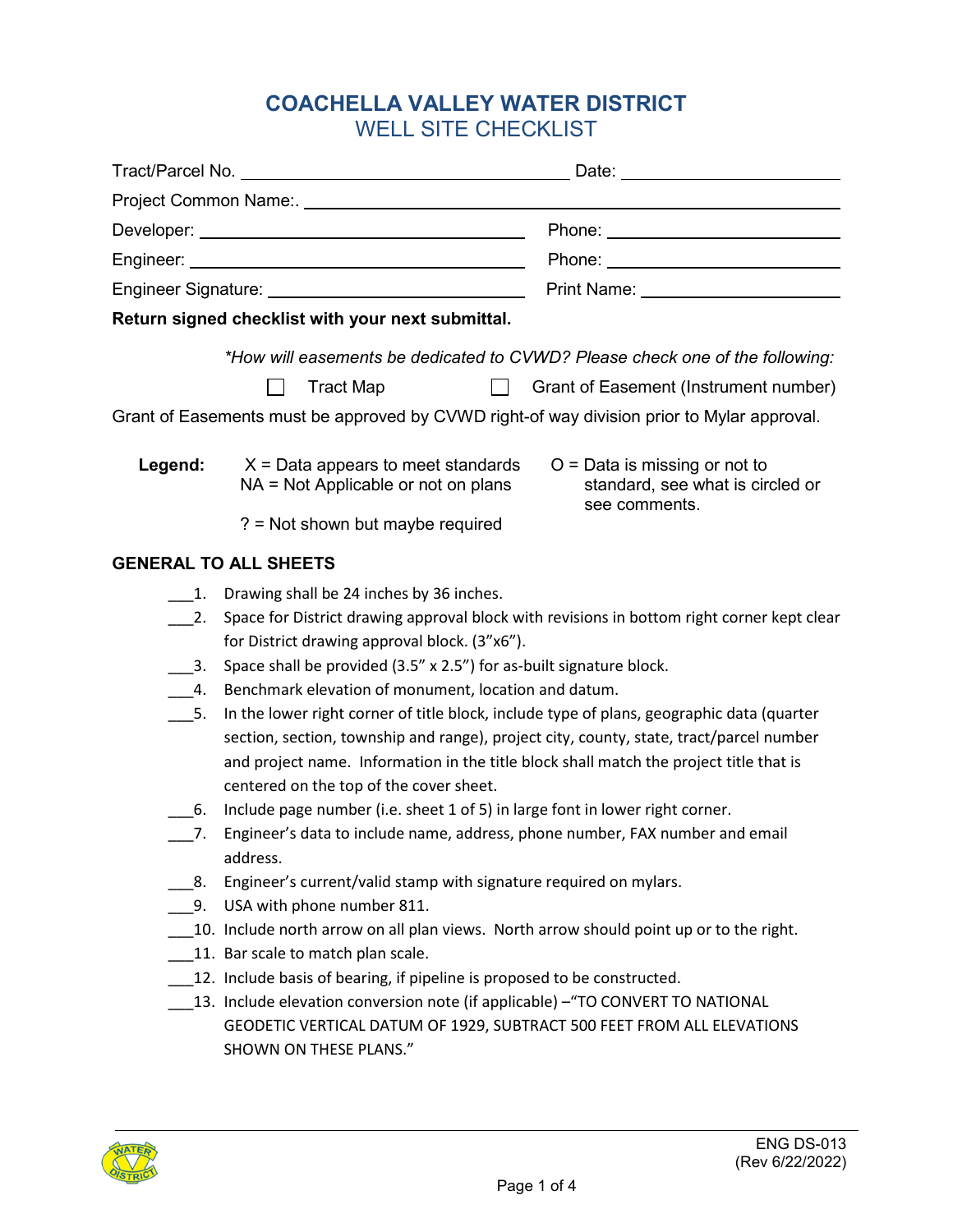\_\_\_14. Include a note on drawings stating: "No permanent structures or trees within CVWD and/or USBR easements. CVWD will not be responsible for damage or replacement of any surface improvements, including but not limited to, decorative concrete, landscaping, curb, gutter, sidewalks, planters, gates and related improvements installed within CVWD and/or USBR easements.

### **COVER/TITLE SHEET**

- $\_\_\_\$ 1. Center the project title on top of cover page in large font listing: type of plans, geographic data (quarter section, section, township and range), project city, county, state, tract/parcel number and project name. Project title shall match the information in the title block.
- \_\_\_2. Include a vicinity map in the top left corner, showing the general area with streets labeled. Scale shall be 1 inch = 1,000 or 1 inch = 5,000 feet. Not to Scale (NTS) is also acceptable as long as it is listed. Map needs to show section lines and section numbers on all sides and adjacent tract numbers.
- \_\_\_3. Include an index map showing the overall project including all existing and proposed domestic water, sewer, irrigation and drainage systems with materials and sizes including above ground appurtenances, section numbers and APNs. Bar scale shall be between 1 inch = 200 feet and 1 inch = 500 feet. TOPO elevation lines are not permitted on drawings. Clearly label all streets in and adjacent to project.
- 4. Provide space for General Domestic Water Notes and CVWD signature block, 8 1/2 inches clear down the right side.
- \_\_\_5. Include developer's/owner's data to include name, address, phone number, FAX number and email address.
- \_\_\_6. List project APN.
- 7. List sheet index in tabular form.
- \_\_\_8. List the existing or proposed pressure zone(s) serving the development.
- \_\_\_9. List utility contacts in tabular form.
- \_\_\_10. List existing reference drawings in tabular form.
- 11. List quantities of materials with construction notes for the entire project. List items as "Furnish and Install".
- $\_12$ . Include the trench detail(s). Follow guidelines in Appendix N of the DDM for trench detail requirements. Provide calculations and soils report to support trench detail.
- \_\_\_13. Space for special construction notes to contractor is permissible. Plans must be exclusive for CVWD approval only for signatures.

## **PLANS**

- 1. Scale is to be 1 inch = 40 feet or 1 inch = 20 feet.
- 2. Call out all existing and proposed water main, valves, sewer main, storm drains/catch basins and appurtenances. Call out all existing wet and dry utilities in the area. Also any dry utilities that will encroach on a CVWD easement/right of way.

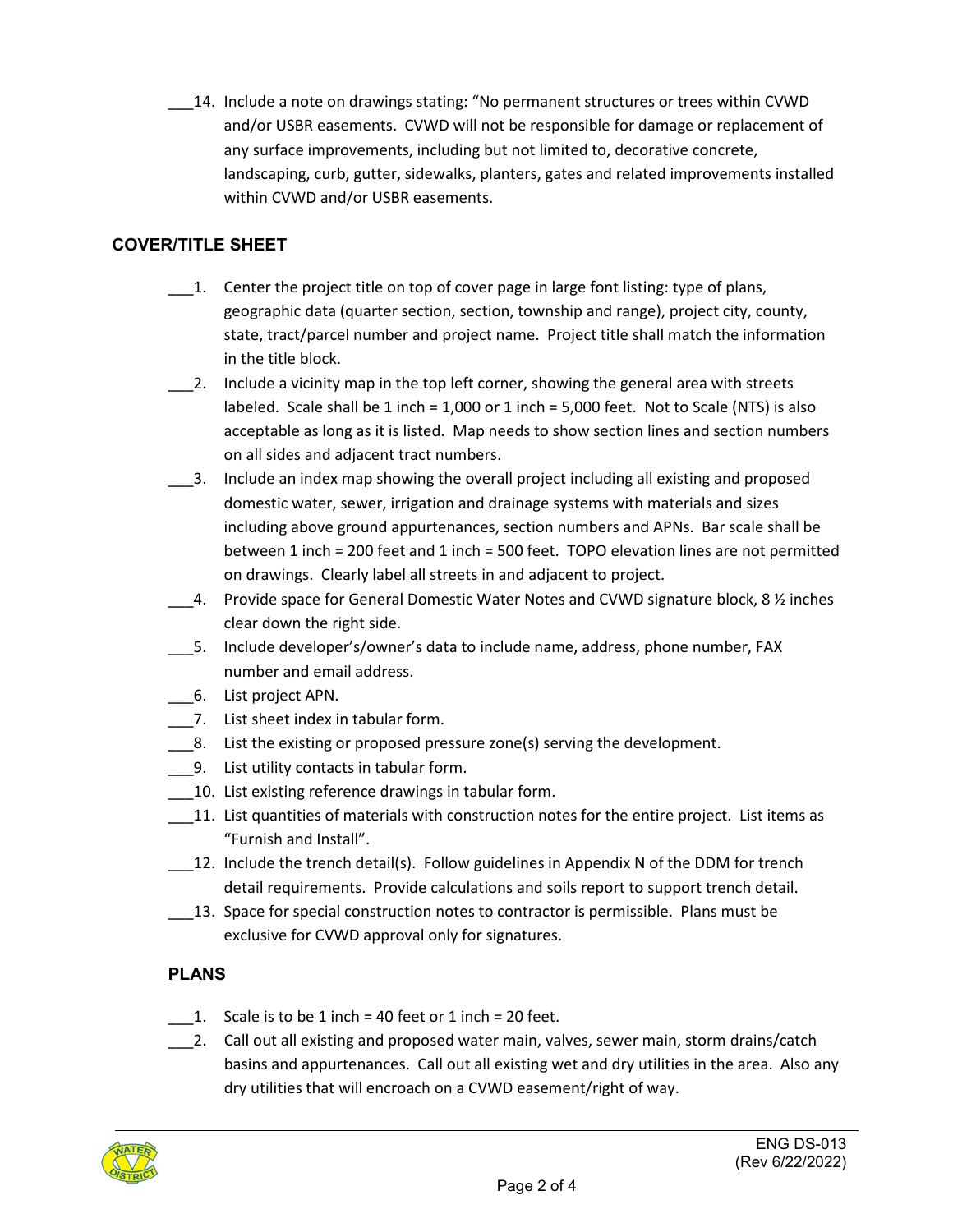- \_\_\_3. Area of well site shall be a minimum of 0.5 acres or 0.75 acres with onsite retention basin.
- 4. Provide recorded copy of grant deed.
- \_\_\_5. Identify all easements and include instrument number with CVWD easements.
- \_\_\_6. Block walls need to be six (6) to eight (8) high depending upon surroundings. Six (6) foot walls require a landscape plan.
- \_\_\_7. Gates per CVWD detail drawing W-43.
	- a. Two 8-foot gates.
	- b. One 3-foot man gate.
	- c. Use modified detail on drawing.
	- d. Gates must open completely "IN" to the well site.
- \_\_\_8. Driveway must be concrete with a minimum approach distance of twenty (20) feet long and extend five (5) feet beyond gate area into the well site.
- \_\_\_9. Domestic water stub into well site.
	- a. Connect to a minimum 12-inch domestic water line off site.
	- b. Inside well site requires a minimum of one (1) 12-inch DI tee, two (2) 12-inch gate valves, one (1) 12x4 DI reducer and one (1) 4-inch blow-off assembly. All fitting will be raised to grade with valve cans and marker posts.
	- c. Install a 24-inch steel casing per CVWD detail drawing W-40 if water line goes under wall.
- 10. Blow-off water options:
	- a. Inlet structure per CVWD detail drawing W-41.
	- b. Onsite retention basin for 1 hour capacity at 2,000 GPM.
	- c. Check valve in vault (pressurized line).
- \_\_\_11. For offsite water discharge, the pipeline is to be depicted and identified, and where the water is discharging into needs to be stated. Example: "Construct \_\_\_" RCP blowoff/discharge drain pipe. Drain pipe leads to \_\_\_\_\_\_\_\_\_\_."
	- a. Add the following note to sheet: "Blow-off/Discharge drain pipe outside of well site is constructed, owned, operated and maintained by developer."
	- b. Provide offsite drainage easement and include maintenance of the basin in the CC&R's if located in a Homeowner's Association.
- \_\_\_12. Install Class 2 base a minimum of 4-inches over entire well site sloped for drainage.
	- \_\_\_13. Install electrical and telephone conduits into site under wall and stubbed out.
- 14. Show general notes including:
	- a. STATIC WATER PRESSURE = psi.
	- b. Waterworks materials shall be rated for 150 psi.
	- c. Show the lowest invert (INV) elevation point of water pipeline if a domestic water stub is being constructed.
- \_\_\_15. Well site separation distance complies with Section 5, Subsection 5.6.3 Table 5.7 "Well Site Separation".